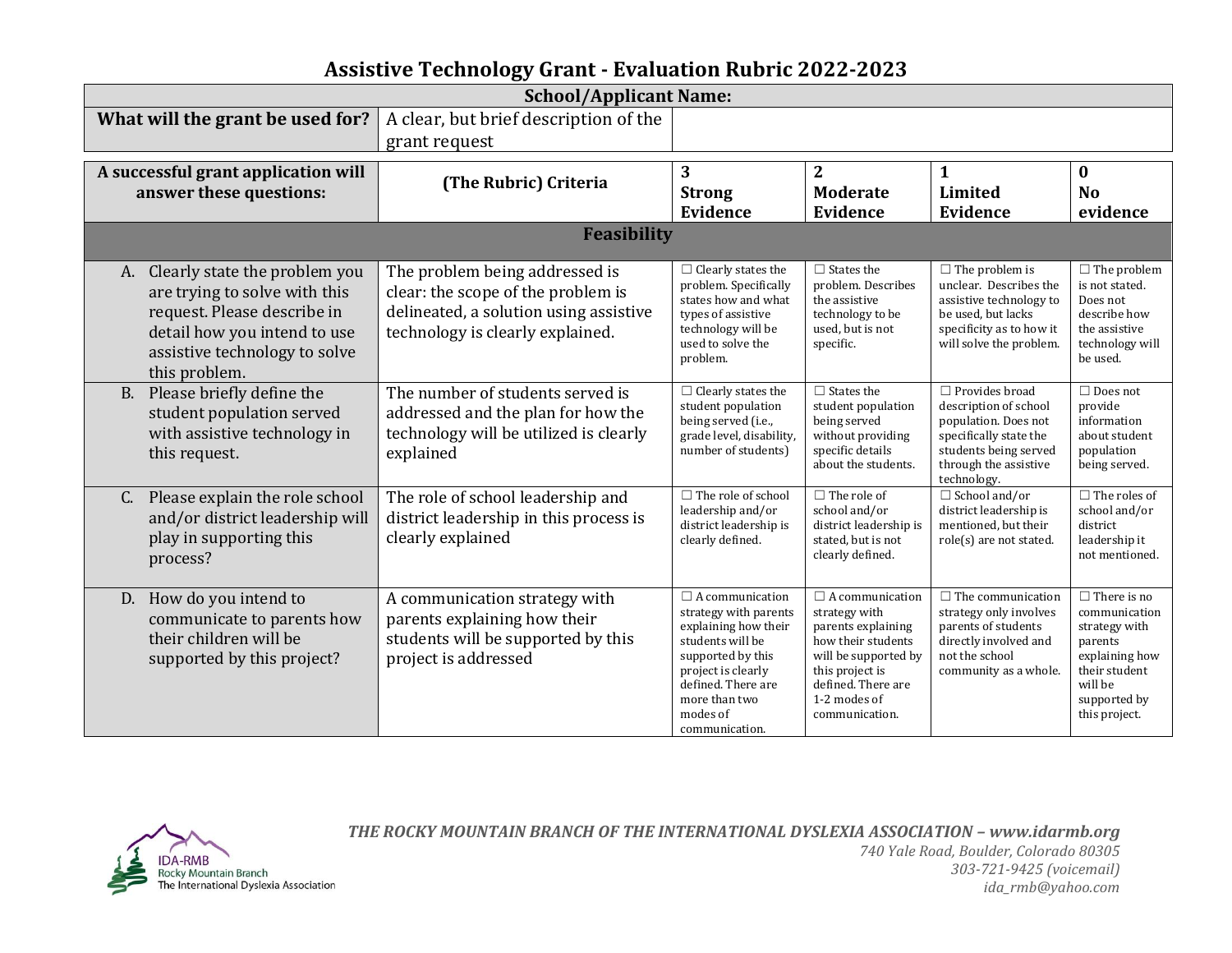| <b>School/Applicant Name:</b>                                                                                                                                                                                                         |                                                                                                                                                                                                                                                                                                                                                                   |                                                                                                                                                                                                                                                                                                                                   |                                                                                                                                                                                                                                                                                                                |                                                                                                                                                                                                                                                                                                                                      |                                                                                                                                                |  |  |
|---------------------------------------------------------------------------------------------------------------------------------------------------------------------------------------------------------------------------------------|-------------------------------------------------------------------------------------------------------------------------------------------------------------------------------------------------------------------------------------------------------------------------------------------------------------------------------------------------------------------|-----------------------------------------------------------------------------------------------------------------------------------------------------------------------------------------------------------------------------------------------------------------------------------------------------------------------------------|----------------------------------------------------------------------------------------------------------------------------------------------------------------------------------------------------------------------------------------------------------------------------------------------------------------|--------------------------------------------------------------------------------------------------------------------------------------------------------------------------------------------------------------------------------------------------------------------------------------------------------------------------------------|------------------------------------------------------------------------------------------------------------------------------------------------|--|--|
| What will the grant be used for?                                                                                                                                                                                                      | A clear, but brief description of the<br>grant request                                                                                                                                                                                                                                                                                                            |                                                                                                                                                                                                                                                                                                                                   |                                                                                                                                                                                                                                                                                                                |                                                                                                                                                                                                                                                                                                                                      |                                                                                                                                                |  |  |
| A successful grant application will<br>answer these questions:                                                                                                                                                                        | (The Rubric) Criteria                                                                                                                                                                                                                                                                                                                                             | 3<br><b>Strong</b><br>Evidence                                                                                                                                                                                                                                                                                                    | $\overline{2}$<br><b>Moderate</b><br>Evidence                                                                                                                                                                                                                                                                  | $\mathbf{1}$<br><b>Limited</b><br>Evidence                                                                                                                                                                                                                                                                                           | $\bf{0}$<br><b>No</b><br>evidence                                                                                                              |  |  |
| <b>Implementation Focus</b>                                                                                                                                                                                                           |                                                                                                                                                                                                                                                                                                                                                                   |                                                                                                                                                                                                                                                                                                                                   |                                                                                                                                                                                                                                                                                                                |                                                                                                                                                                                                                                                                                                                                      |                                                                                                                                                |  |  |
| A. Detailed timeline for<br>implementation to include<br>teacher training and introduction<br>to the students and parents.                                                                                                            | A timeline for implementation is<br>included for teachers/staff, students,<br>and parents                                                                                                                                                                                                                                                                         | $\Box$ Timeline clearly<br>states specific<br>dates/range of time<br>for implementation<br>for teachers.<br>students, and parents                                                                                                                                                                                                 | $\Box$ Timeline states a<br>range of times for<br>implementation for<br>teachers, students,<br>and parents                                                                                                                                                                                                     | $\Box$ Timeline for<br>implementation is<br>vague and nonspecific<br>for teachers, students,<br>or parents                                                                                                                                                                                                                           | $\Box$ There is not<br>a timeline for<br>implementation<br>for teachers,<br>students, or<br>parents                                            |  |  |
| B. Describe the training and/or<br>professional learning that will be<br>provided for the community:<br><b>Teachers</b><br>Students<br>Parents                                                                                        | The type of professional learning is<br>explained: (this may include: the<br>specific topic of the training, the<br>desired outcomes/goals of the<br>training? who would present the<br>information? How would the training<br>be implemented in the department or<br>classroom? Is there a rubric or<br>evaluation would assess the success<br>of the training?) | $\Box$ Clearly states the<br>specific training<br>teachers, students,<br>and parents will<br>receive. The topic<br>and goal of the<br>training is included.<br>It includes how the<br>training will be<br>implemented in the<br>school/department/<br>classroom. The<br>person(s)<br>responsible for the<br>training is included. | $\Box$ States the<br>specific training<br>teachers, students,<br>and parents will<br>receive. The topic of<br>the training and<br>how the training<br>will be implemented<br>in the school/<br>department/<br>classroom are<br>included. The<br>person(s)<br>responsible for the<br>training is not<br>stated. | $\Box$ The training<br>teachers, students, and<br>parents will receive is<br>vague and non-<br>specific. The topic of<br>the training is not<br>stated. Does not<br>include how the<br>training will be<br>implemented in the<br>school/department/<br>classroom. The<br>person(s) responsible<br>for the training is not<br>stated. | $\Box$ There is no<br>training listed<br>for either<br>teachers,<br>students, or<br>parents. The<br>training is<br>vague and non-<br>specific. |  |  |
| C. Describe the ongoing training<br>that will occur after the initial<br>training. Please include training<br>for new teachers, new students<br>and parents, and ongoing training<br>to cover updates and teaching<br>points for use. | Is there an ongoing training plan<br>provided for new students, parents<br>and teachers entering the program<br>after the initial launch?                                                                                                                                                                                                                         | $\Box$ Clearly states the<br>ongoing training with<br>dates/times. The<br>person(s) providing<br>the training and the<br>individuals receiving<br>the training are<br>included. The<br>purpose of the<br>training is included.                                                                                                    | $\Box$ Ongoing training<br>is outlined with<br>dates/times. The<br>individuals<br>receiving the<br>training is included.<br>The purpose of the<br>training is included.                                                                                                                                        | $\Box$ Ongoing training is<br>stated, but specific<br>dates/times are not<br>included. The<br>individuals receiving<br>the training is<br>included.                                                                                                                                                                                  | $\Box$ No ongoing<br>trained<br>specified or it is<br>vague and non-<br>specific.                                                              |  |  |



*THE ROCKY MOUNTAIN BRANCH OF THE INTERNATIONAL DYSLEXIA ASSOCIATION – www.idarmb.org*

*740 Yale Road, Boulder, Colorado 80305 303-721-9425 (voicemail) ida\_rmb@yahoo.com*